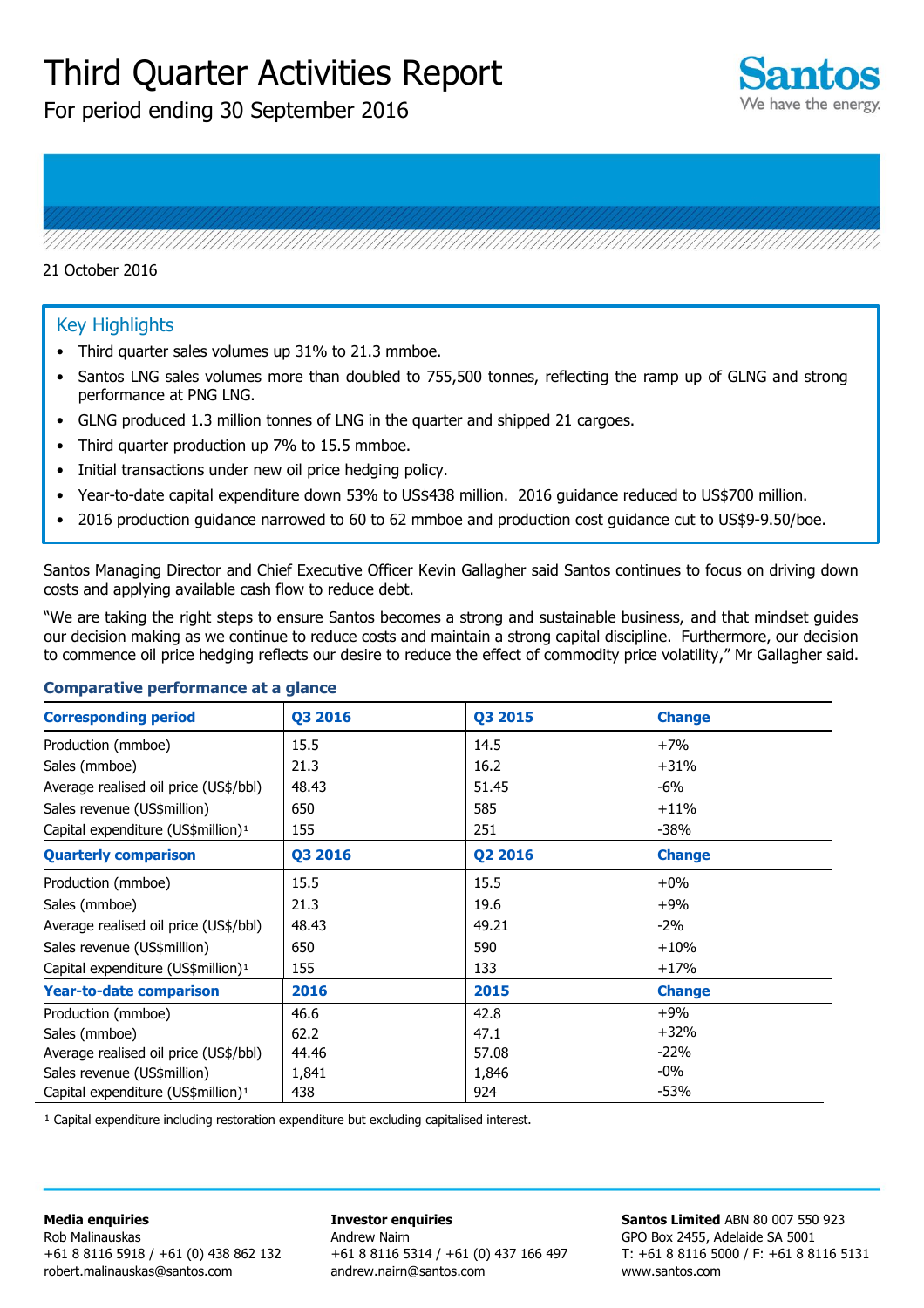

|                           | Q3 2016       |                         | Q3 2015 |                  | <b>YTD 2016</b> |                         |
|---------------------------|---------------|-------------------------|---------|------------------|-----------------|-------------------------|
| Product                   | <b>Volume</b> | <b>Revenue</b><br>US\$m | Volume  | Revenue<br>US\$m | <b>Volume</b>   | <b>Revenue</b><br>US\$m |
| Sales gas and ethane (PJ) | 57.3          | 226                     | 46.6    | 186              | 171.0           | 642                     |
| LNG (kt)                  | 755.5         | 227                     | 332.6   | 148              | 2,057.6         | 617                     |
| Condensate (kbbls)        | 1,244.5       | 51                      | 889.8   | 39               | 3,119.7         | 127                     |
| LPG (kt)                  | 34.5          | 11                      | 46.5    | 19               | 99.7            | 35                      |
| Crude oil (kbbls)         | 2,793.1       | 135                     | 3,753.5 | 193              | 9,443.8         | 420                     |
| Total (mmboe)             | 21.3          | 650                     | 16.2    | 585              | 62.2            | 1,841                   |

### Sales volumes and revenues (Santos share)

Third quarter sales volumes increased by 31% compared to the corresponding quarter to 21.3 mmboe. LNG sales volumes more than doubled to 755,500 tonnes, reflecting the ramp up in GLNG LNG production and strong performance from PNG LNG. Sales gas and ethane sales volumes were up 23% compared to the corresponding quarter primarily due to higher third party sales volumes. Total sales revenue for the quarter was up 11% to US\$650 million due to higher sales volumes, partially offset by lower realised oil and LNG prices.

### 2016 Guidance

2016 production guidance is narrowed to 60 to 62 mmboe and sales volumes are expected to be between 81 and 83 mmboe. Upstream production cost guidance is lowered to US\$9-9.50/boe produced and capital expenditure guidance is reduced to US\$700 million.

| Item                                                                                                                    | <b>Previous guidance</b> | <b>Updated guidance</b> |
|-------------------------------------------------------------------------------------------------------------------------|--------------------------|-------------------------|
| Production                                                                                                              | 57-63 mmboe              | 60-62 mmboe             |
| <b>Sales</b>                                                                                                            | 76-83 mmboe              | $81-83$ mmboe           |
| Upstream production costs (excluding LNG plant costs)                                                                   | US\$9-10/boe produced    | US\$9-9.50/boe produced |
| Depreciation, depletion and amortisation (DD&A)                                                                         | US\$800 million          | No change               |
| Capital expenditure (including exploration, evaluation and restoration,<br>excluding capitalised interest) <sup>1</sup> | US\$750 million          | US\$700 million         |

<sup>1</sup> Capital expenditure guidance excludes capitalised interest, which is forecast at approximately US\$20 million.

Further detail of 2016 year-to-date capital expenditure, including exploration and evaluation expenditure, is reported in the table on page 8 of this report.

### 2016 Investor Day

Santos will hold its annual investor day on 8 December 2016. A webcast of the presentation will be available on Santos' website at [www.santos.com](http://www.santos.com/) from 9:00am AEDT on 8 December 2016.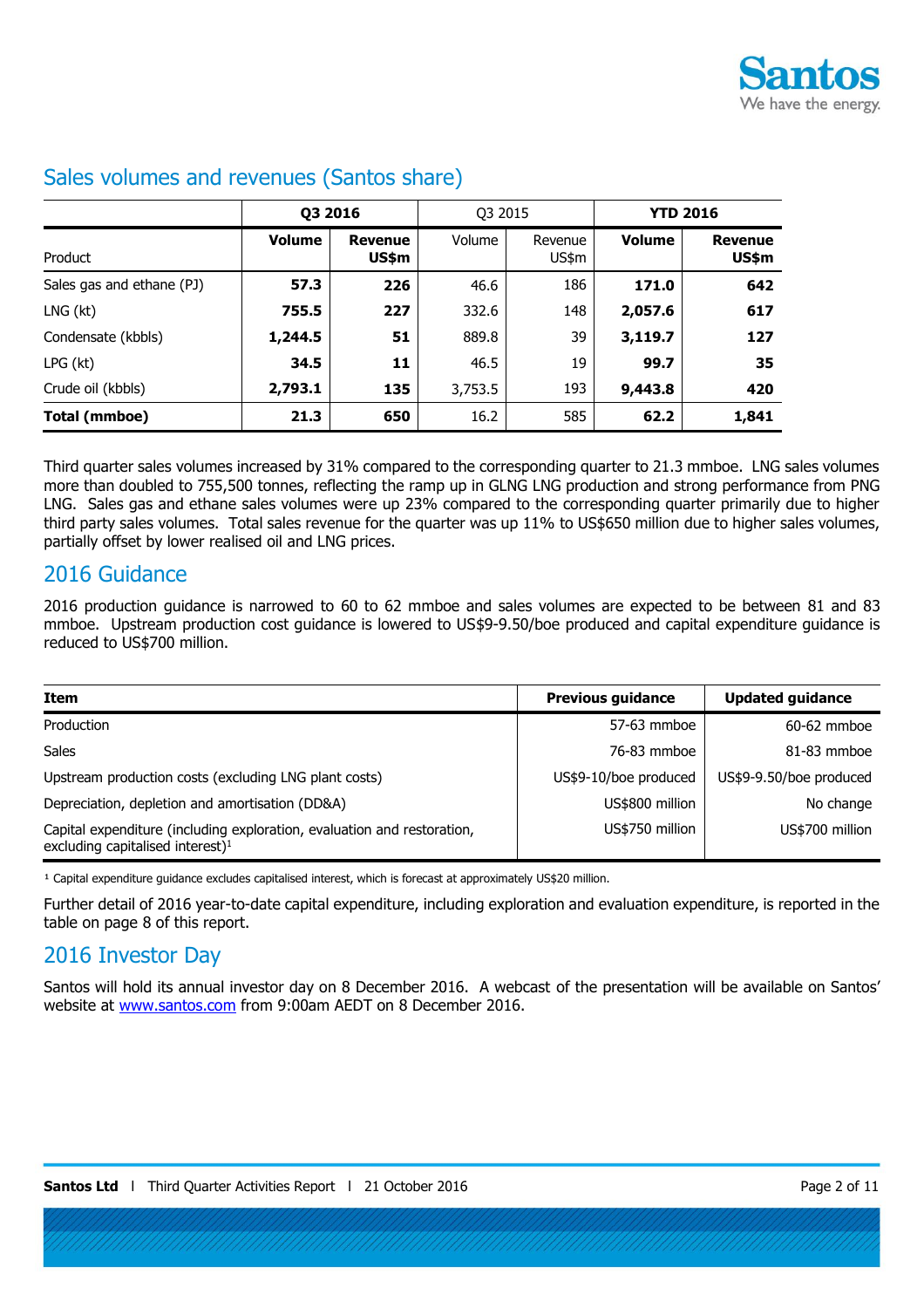

# Oil price hedging

Consistent with the company's focus on maximising operating cash flow and mitigating risk in volatile oil markets, Santos has established an oil price hedging policy. The objectives of the policy are to reduce the effect of commodity price volatility and support annual capital expenditure plans. Santos continues to monitor commodity market conditions and will enter hedging transactions as appropriate.

Initial transactions under the hedging policy have been undertaken and to date the company has hedged 7.3 million barrels of oil in calendar year 2017 using a zero-cost three-way collar structure. This structure provides downside protection to low oil prices while maintaining reasonable upside participation, as shown in the example below.



| Open oil price positions                  | 2017      |
|-------------------------------------------|-----------|
| Zero-cost three-way collars (barrels) $1$ | 7,300,000 |
| Brent short call price (US\$/bbl)         | \$62.39   |
| Brent long put price (US\$/bbl)           | \$50.00   |
| Brent short put price (US\$/bbl)          | \$40.00   |

When Brent price is above US\$62.39 call price, Santos realises call price. When Brent price is between US\$50.00 put price and US\$62.39 call price, Santos realises Brent price. When Brent price is between the US\$50.00 put price and the US\$40.00 short put price, Santos realises put price. When Brent price is below US\$40.00 short put price, Santos realises Brent price plus the US\$10.00 difference between the US\$50.00 put price and the US\$40.00 short put price.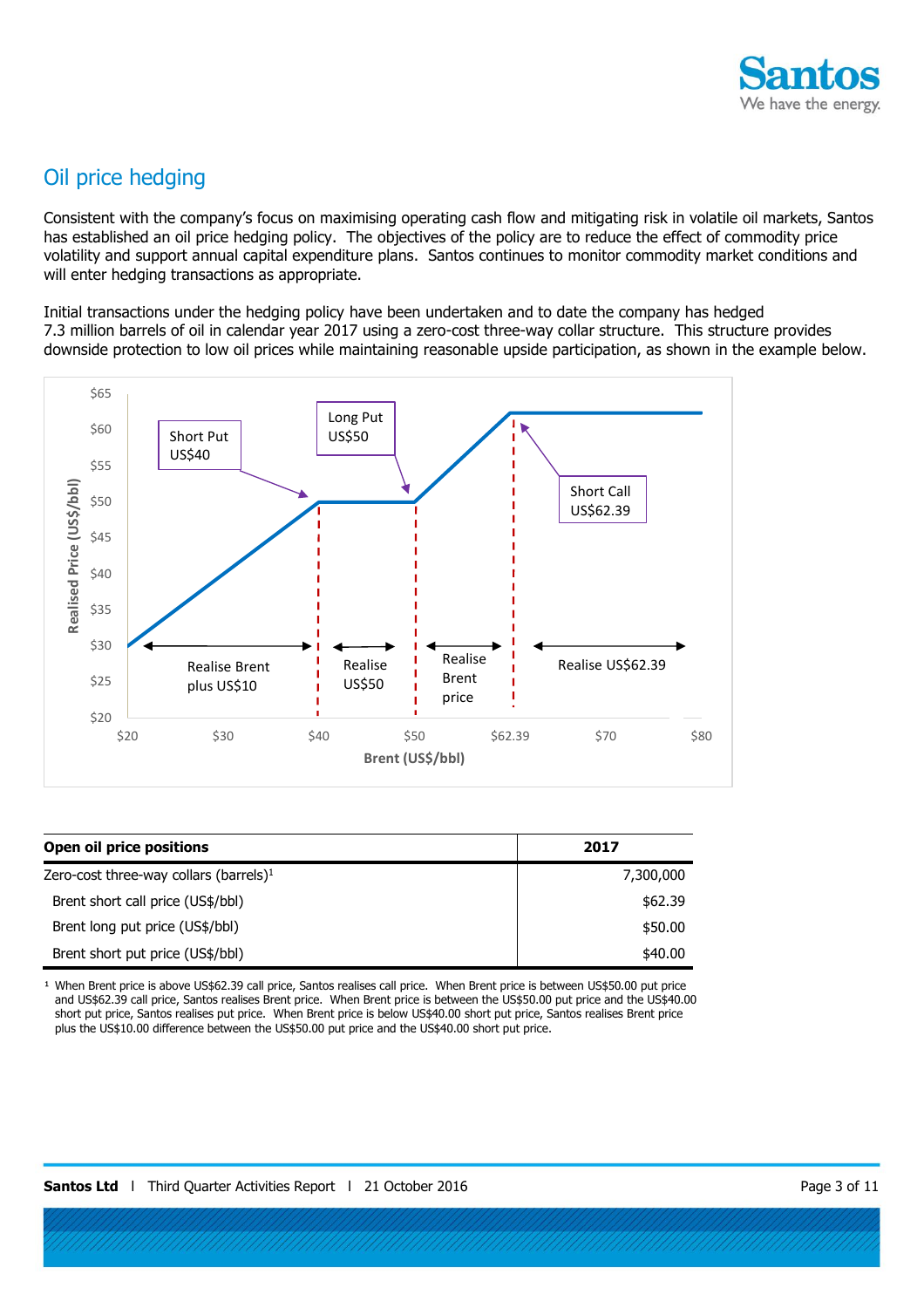

# Production (Santos share)

|                                                  | Q3 2016 | Q3 2015 | Q2 2016 | <b>2016 YTD</b> | 2015 YTD | Full-year 2015 |
|--------------------------------------------------|---------|---------|---------|-----------------|----------|----------------|
| Sales gas and ethane (PJ)                        |         |         |         |                 |          |                |
| Cooper                                           | 15.0    | 16.0    | 16.0    | 46.5            | 47.0     | 63.0           |
| Carnarvon                                        | 12.1    | 13.5    | 13.3    | 38.1            | 40.5     | 51.6           |
| Indonesia                                        | 5.0     | 5.8     | 5.9     | 16.9            | 17.6     | 23.8           |
| Denison/Scotia/Spring Gully/Combabula            | 4.8     | 3.1     | 5.1     | 14.6            | 10.0     | 14.3           |
| Otway                                            | 2.9     | 3.5     | 2.7     | 8.1             | 10.4     | 13.0           |
| <b>GLNG</b> domestic                             | 0.9     | 1.7     | 1.3     | 3.6             | 4.7      | 4.7            |
| Other <sup>1</sup>                               | 1.5     | 1.2     | 1.6     | 4.7             | 4.1      | 5.6            |
| Total sales gas and ethane production (PJ)       | 42.2    | 44.8    | 45.9    | 132.5           | 134.3    | 176.0          |
| Total sales gas & ethane prod'n (mmboe)          | 7.3     | 7.7     | 7.9     | 22.8            | 23.1     | 30.2           |
| Sales gas to LNG (PJ)                            |         |         |         |                 |          |                |
| PNG LNG (incl. SE Gobe)                          | 15.9    | 15.1    | 14.4    | 46.3            | 44.1     | 59.5           |
| GLNG <sup>2</sup>                                | 9.2     | 0.2     | 5.9     | 21.7            | 0.3      | 5.7            |
| Darwin LNG                                       | 5.2     | 4.8     | 5.4     | 15.8            | 14.6     | 19.5           |
| Total sales gas to LNG production (PJ)           | 30.3    | 20.1    | 25.7    | 83.8            | 59.0     | 84.7           |
| Total sales gas to LNG production (mmboe)        | 5.2     | 3.4     | 4.4     | 14.4            | 10.1     | 14.6           |
| <b>Condensate (000 barrels)</b>                  |         |         |         |                 |          |                |
| PNG LNG                                          | 378.1   | 364.6   | 351.2   | 1,111.7         | 1,064.7  | 1.441.9        |
| Cooper                                           | 215.0   | 223.3   | 241.4   | 699.9           | 692.0    | 943.9          |
| Bayu-Undan                                       | 217.8   | 163.3   | 151.0   | 499.0           | 545.3    | 682.1          |
| Carnarvon                                        | 116.8   | 140.5   | 133.7   | 371.4           | 413.4    | 511.8          |
| Other $3$                                        | 7.4     | 16.6    | 7.2     | 23.3            | 44.3     | 54.6           |
| <b>Total condensate production (000 barrels)</b> | 935.1   | 908.3   | 884.5   | 2,705.3         | 2,759.7  | 3,634.3        |
| <b>Total condensate production (mmboe)</b>       | 0.8     | 0.9     | 0.9     | 2.5             | 2.7      | 3.4            |
| LPG (000 tonnes)                                 |         |         |         |                 |          |                |
| Cooper                                           | 29.3    | 31.3    | 28.9    | 87.2            | 84.6     | 114.2          |
| Bayu-Undan                                       | 12.5    | 9.0     | 8.4     | 27.7            | 30.0     | 37.5           |
| <b>Total LPG production (000 tonnes)</b>         | 41.8    | 40.3    | 37.3    | 114.9           | 114.6    | 151.7          |
| <b>Total LPG production (mmboe)</b>              | 0.4     | 0.3     | 0.3     | 1.0             | 0.9      | 1.3            |
| <b>Crude oil (000 barrels)</b>                   |         |         |         |                 |          |                |
| Cooper                                           | 637.6   | 737.4   | 664.4   | 1,983.9         | 2,169.0  | 2,840.4        |
| Vietnam                                          | 565.4   | 450.0   | 639.1   | 1,877.2         | 1,909.4  | 2,610.4        |
| Mutineer-Exeter/Fletcher Finucane                | 188.3   | 491.5   | 329.3   | 866.2           | 577.3    | 972.0          |
| Stag                                             | 218.7   | 209.0   | 196.1   | 600.4           | 589.2    | 817.1          |
| Barrow                                           | 121.9   | 123.2   | 119.0   | 355.6           | 363.6    | 483.8          |
| Other $4$                                        | 64.9    | 133.8   | 62.8    | 193.1           | 361.9    | 422.0          |
| <b>Total crude oil production (000 barrels)</b>  | 1,796.8 | 2,144.9 | 2,010.7 | 5,876.4         | 5,970.4  | 8,145.7        |
| Total crude oil production (mmboe)               | 1.8     | 2.2     | 2.0     | 5.9             | 6.0      | 8.2            |
| Total                                            |         |         |         |                 |          |                |
| <b>Production (mmboe)</b>                        | 15.5    | 14.5    | 15.5    | 46.6            | 42.8     | 57.7           |

<sup>1</sup> Amadeus, Vietnam and Gunnedah.

<sup>2</sup> GLNG production is Santos' share of the sales gas to LNG produced from the GLNG upstream fields at Fairview and Roma. Santos portfolio gas produced for the Horizon contract is attributed to the field of production.

<sup>3</sup> Amadeus, Otway, Indonesia and Queensland.

4 Amadeus, Queensland, Indonesia and PNG.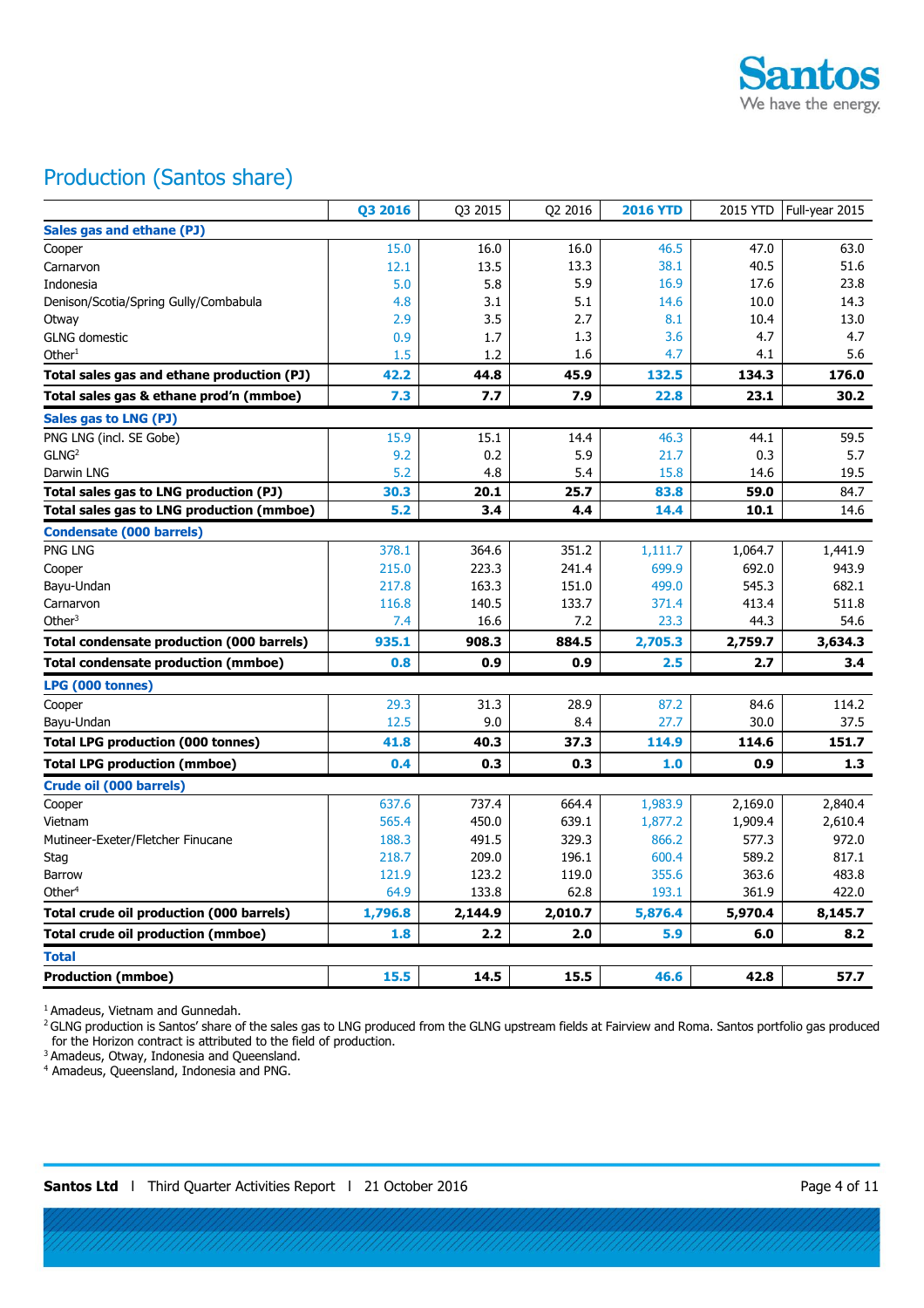

# Sales volumes and sales revenue (Santos share)

|                                             | Q3 2016 | Q3 2015 | Q2 2016 | <b>2016 YTD</b> | 2015 YTD | Full-year 2015 |
|---------------------------------------------|---------|---------|---------|-----------------|----------|----------------|
| Sales gas and ethane <sup>1</sup>           |         |         |         |                 |          |                |
| Sales - own product (PJ)                    | 44.8    | 42.8    | 39.1    | 128.3           | 122.4    | 158.1          |
| Sales $-$ third party (PJ)                  | 12.5    | 3.8     | 13.8    | 42.7            | 14.7     | 25.9           |
| Total sales (PJ)                            | 57.3    | 46.6    | 52.9    | 171.0           | 137.1    | 184.0          |
| Average gas price (US\$/GJ)                 | 3.97    | 3.99    | 3.79    | 3.75            | 4.10     | 4.06           |
| <b>Total sales revenue (US\$million)</b>    | 226     | 186     | 200     | 642             | 563      | 746            |
| LNG <sup>2</sup>                            |         |         |         |                 |          |                |
| Sales - own product (000 tonnes)            | 609.7   | 332.6   | 538.5   | 1,705.7         | 1,013.0  | 1,429.3        |
| Sales - third party (000 tonnes)            | 145.8   |         | 99.1    | 351.9           |          | 55.0           |
| Total sales (000 tonnes)                    | 755.5   | 332.6   | 637.6   | 2,057.6         | 1,013.0  | 1,484.3        |
| Average LNG price (US\$/mmbtu)              | 5.72    | 8.47    | 5.19    | 5.71            | 9.38     | 8.94           |
| Total sales revenue (US\$million)           | 227     | 148     | 174     | 617             | 499      | 696            |
| <b>Condensate</b>                           |         |         |         |                 |          |                |
| Sales - own product (000 barrels)           | 1,200.2 | 881.8   | 948.5   | 3,002.3         | 2,661.8  | 3,506.6        |
| Sales - third party (000 barrels)           | 44.3    | 8.0     | 51.3    | 117.4           | 52.7     | 67.7           |
| Total sales (000 barrels)                   | 1,244.5 | 889.8   | 999.8   | 3,119.7         | 2,714.5  | 3,574.3        |
| Average condensate price (US\$/bbl)         | 41.21   | 44.31   | 46.8    | 40.81           | 52.09    | 51.16          |
| Total sales revenue (US\$million)           | 51      | 39      | 47      | 127             | 142      | 183            |
| <b>LPG</b>                                  |         |         |         |                 |          |                |
| Sales - own product (000 tonnes)            | 30.4    | 44.8    | 40.5    | 93.0            | 125.0    | 161.1          |
| Sales - third party (000 tonnes)            | 4.1     | 1.7     | 1.0     | 6.7             | 5.6      | 7.1            |
| Total sales (000 tonnes)                    | 34.5    | 46.5    | 41.5    | 99.7            | 130.6    | 168.2          |
| Average LPG price (US\$/tonne)              | 314.08  | 408.65  | 374.79  | 353.63          | 460.84   | 463.90         |
| Total sales revenue (US\$million)           | 11      | 19      | 15      | 35              | 60       | 77             |
| <b>Crude oil</b>                            |         |         |         |                 |          |                |
| Sales - own product (000 barrels)           | 1,582.0 | 2,178.8 | 2,078.6 | 5,821.1         | 6,179.9  | 8,236.6        |
| Sales - third party (000 barrels)           | 1,211.1 | 1,574.7 | 1,058.4 | 3,622.7         | 4,018.5  | 5,510.0        |
| Total sales (000 barrels)                   | 2,793.1 | 3,753.5 | 3,137.0 | 9,443.8         | 10,198.4 | 13,746.6       |
| Average crude oil price (US\$/bbl)          | 48.43   | 51.45   | 49.21   | 44.46           | 57.08    | 53.83          |
| Total sales revenue (US\$million)           | 135     | 193     | 154     | 420             | 582      | 740            |
| <b>Total</b>                                |         |         |         |                 |          |                |
| Sales - own product (mmboe)                 | 16.4    | 13.9    | 15.2    | 47.7            | 40.4     | 53.7           |
| Sales - third party (mmboe)                 | 4.9     | 2.3     | 4.4     | 14.5            | 6.7      | 10.6           |
| Total sales volume (mmboe)                  | 21.3    | 16.2    | 19.6    | 62.2            | 47.1     | 64.3           |
| Third party product purchases (US\$million) | 128     | 83      | 123     | 378             | 271      | 358            |
| Sales - own product (US\$million)           | 482     | 482     | 461     | 1,395           | 1,538    | 2,001          |
| Sales - third party (US\$million)           | 168     | 103     | 129     | 446             | 309      | 441            |
| Total sales revenue (US\$million)           | 650     | 585     | 590     | 1,841           | 1,846    | 2,442          |

1 Domestic sales gas and ethane.

<sup>2</sup> PNG LNG, Darwin LNG and GLNG.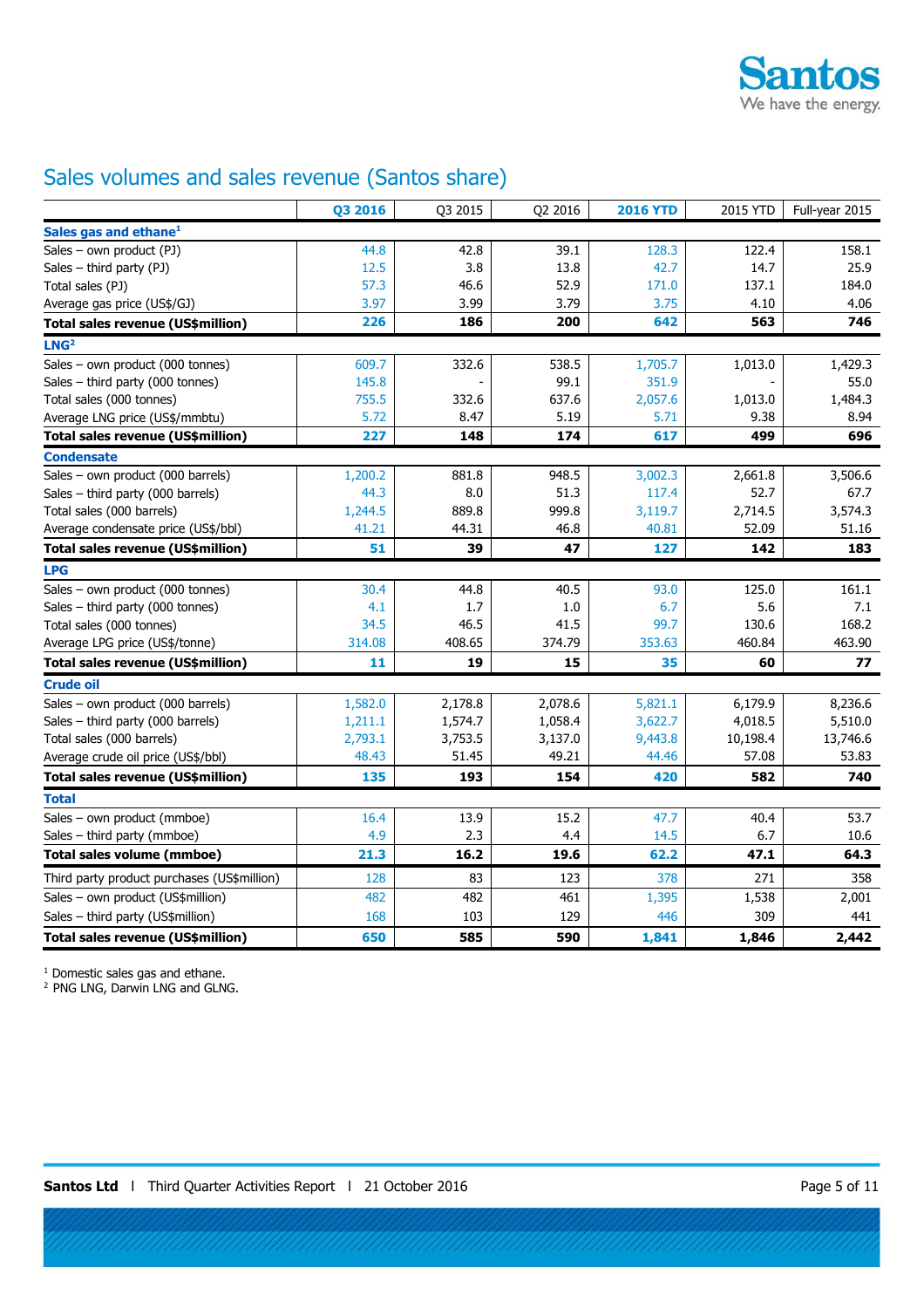

# Activity by asset

Comparisons between periods for gas, condensate, LNG and LPG production are made between the current quarter and the same quarter from the previous year, as production is influenced by seasonal factors. Conversely, comparisons for crude oil are made with the immediate previous quarter, as oil production rates are not generally subject to seasonal variations. Both comparisons are available in the table on page 4.

#### PNG LNG

Gross gas production during the quarter was 114.1 PJ (Santos share 15.4 PJ), measured at the inlet of the LNG plant. The LNG plant produced 2.0 million tonnes of LNG in the quarter and shipped 27 LNG cargoes.

Gross condensate production for the quarter was 2.8 mmbbl (Santos share 378,100 barrels), measured at the Kutubu entry point. Gross gas production from SE Gobe of 4.7 PJ (Santos share 0.4 PJ) was purchased by the PNG LNG project during the quarter.

#### GLNG

Gross gas delivered to the LNG plant during the quarter was 80.1 PJ from GLNG's supply portfolio of indigenous production, Santos' portfolio and third-party purchased quantities. The LNG plant produced 1.3 million tonnes of LNG during the quarter and shipped 21 LNG cargoes, taking the total to 60 LNG cargoes since start up in September 2015.

Santos' share of GLNG indigenous gas production increased by 40% compared to the June quarter to 10.1 PJ as production ramped up to meet LNG plant demand.

A planned 3-week statutory inspection shutdown of LNG train 1 commenced in early October. Planned shutdowns of Fairview hubs 4 and 5 have been aligned with the train 1 shutdown.

Previous analysis of production wells in the Raslie area of the Roma field had observed associated water being produced from a permeable zone adjacent to the coals, and that de-watering was occurring significantly slower than observed elsewhere throughout Roma. In response to that analysis, a remedial in-wellbore operation was undertaken to isolate the water in a Raslie well. The operation produced positive results, with gas flows observed within a month. A remedial work program for Raslie wells is now underway.

### Bayu-Undan/Darwin LNG

Gross gas production of 50 PJ was 11% lower than the corresponding quarter due to planned maintenance conducted during the September quarter. Santos' net entitlement to gas production was up 8% to 5.2 PJ as a consequence of the lower oil price.

The Darwin LNG plant produced 830,000 tonnes of LNG in the quarter and shipped 13 LNG cargoes.

Gross condensate production increased by 7% to 2.2 mmbbl (Santos share 217,800 bbl) and LPG by 14% to 123,000 tonnes (Santos share 12,500 tonnes) on the corresponding quarter due to liquids contributions from the wellhead platform (WP1) being reinstated in the June quarter.

### Cooper Basin

Sales gas and ethane production during the third quarter of 15 PJ was 6% lower than the corresponding quarter. Higher sales gas yield and lower downtime were more than offset by natural field decline. Two appraisal and three development gas wells were drilled during the quarter, all of which were cased and suspended for future production, and the top holes were drilled on two further development wells. Condensate and LPG production were in line with the corresponding quarter.

Crude production was 4% lower than the previous quarter primarily due to lower capacity from natural field decline and higher downtime due to recent heavy rain.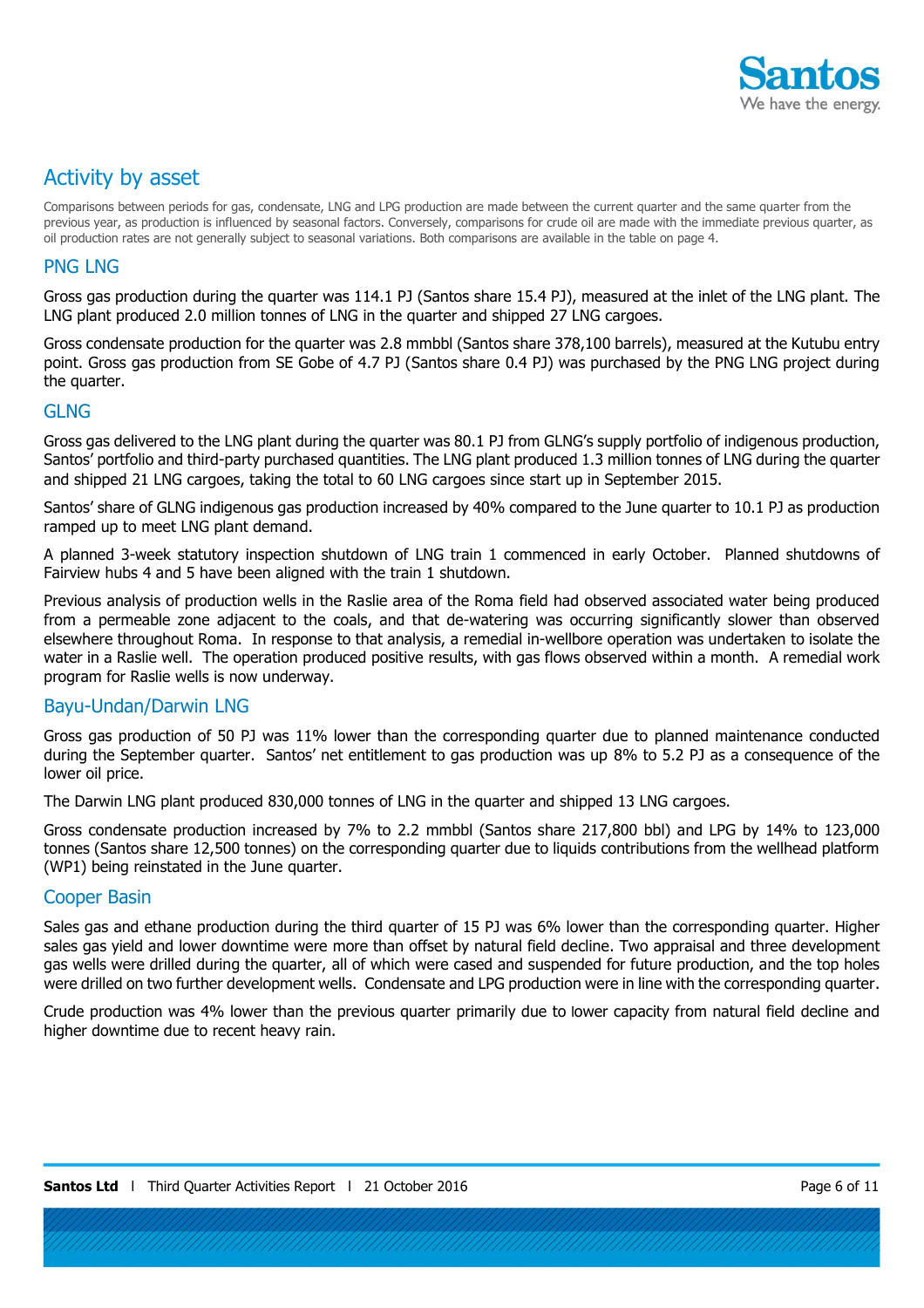

#### **Carnarvon**

Gas and condensate production of 12.1 PJ and 116,800 barrels respectively were lower than the corresponding quarter due to lower Varanus Island nominations, partially offset by higher Reindeer production. Gas processing facilities on Varanus Island will undergo planned maintenance during October.

Total oil production of 528,900 barrels was lower than the previous quarter primarily due to Fletcher Finucane being offline from early August due to a communications fault. Options to restore production are being assessed.

#### Indonesia

Santos' net entitlement to gas production of 5 PJ was 14% lower than the corresponding period, primarily due to natural field decline at Maleo. Combined Oyong/Wortel gross gas production for the quarter averaged 77 TJ/day while Maleo/Peluang gross production averaged 54 TJ/day. Oyong net entitlement oil production for the quarter was 35,100 barrels.

#### Vietnam

Gross oil production from the Chim Sào and Dua fields was 20,000 barrels per day, 12% lower than the previous quarter due to planned maintenance in the September quarter. Santos' net entitlement to oil and gas production during the quarter from the combined fields was 565,400 barrels and 1 PJ respectively.

#### Denison/Scotia/Spring Gully/Combabula

Sales gas production of 4.8 PJ was higher than the corresponding quarter primarily due to higher production from the Scotia and Combabula fields.

#### **Otway**

Production from the Casino hub was 2.5 PJ of sales gas and 1,120 barrels of condensate. Minerva production was 0.4 PJ of sales gas and 1,140 barrels of condensate.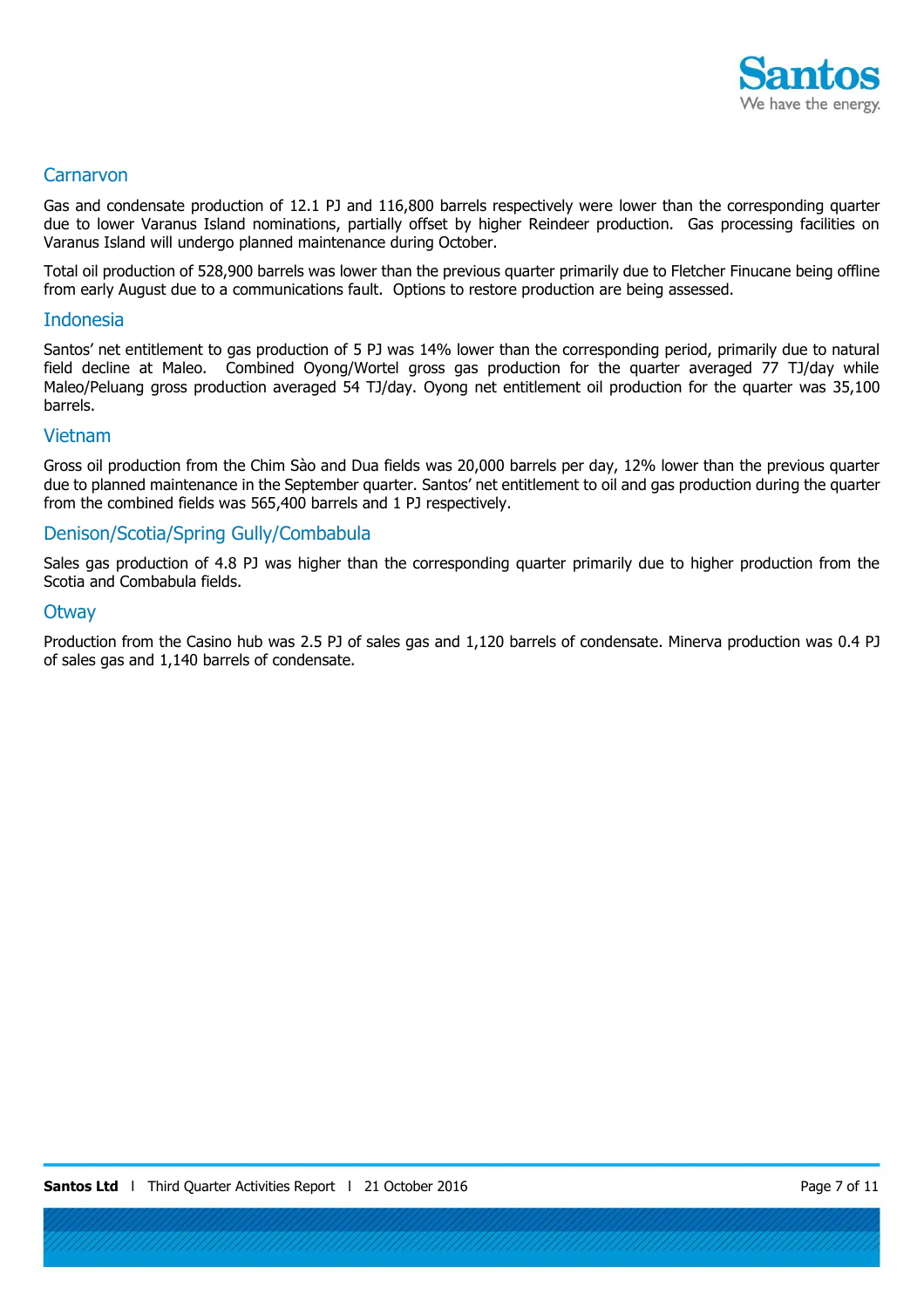

# Capital expenditure

Total exploration, evaluation and development expenditure is summarised in the table below.

|                                                          | Q3 2016 | Q3 2015 | Q2 2016 | <b>2016 YTD</b> | 2015 YTD | Full-year 2015 |
|----------------------------------------------------------|---------|---------|---------|-----------------|----------|----------------|
| Capital expenditure (US\$million)                        |         |         |         |                 |          |                |
| Exploration                                              | 34      | 22      | 24      | 74              | 178      | 211            |
| Evaluation                                               | 14      | 22      | 31      | 71              | 54       | 111            |
| Development and other capex (including restoration)      | 107     | 207     | 78      | 293             | 692      | 967            |
| Capital expenditure excluding capitalised interest       | 155     | 251     | 133     | 438             | 924      | 1,288          |
| Capitalised interest                                     | 3       | 35      | 9       | 18              | 97       | 118            |
| <b>Total capital expenditure</b>                         | 158     | 286     | 142     | 456             | 1,021    | 1,406          |
| <b>Exploration and evaluation expensed (US\$million)</b> |         |         |         |                 |          |                |
| Exploration                                              | 8       | 1       | 15      | 36              | 126      | 139            |
| Evaluation                                               | 7       | 5       | 9       | 26              | 16       | 29             |
| Total current year expenditure                           | 15      | 6       | 24      | 62              | 142      | 168            |
| Write-off of amounts capitalised in prior years          |         | 3       | (1)     |                 | 20       | 20             |
| <b>Total expensed</b>                                    | 15      | 9       | 23      | 62              | 162      | 188            |

# Exploration activity

The table below details wells drilled during the third quarter and their status.

| <b>Well name</b>          | <b>Basin/area</b>  | <b>Target</b> | <b>Santos %</b> | <b>Well status</b> |
|---------------------------|--------------------|---------------|-----------------|--------------------|
| Spartan-1A <sup>#</sup>   | Carnarvon, WA-33-R | Gas           | 45%             | Gas discovery      |
| Flying Fox Creek-1        | McArthur, EP-162   | Stratigraphic | $50\%*$         | P&A as planned     |
| Marmbulligan-1            | McArthur, EP-161   | Stratigraphic | 50%*            | P&A as planned     |
| Mountain Valley-1         | McArthur, EP-189   | Stratigraphic | $50\%*$         | P&A as planned     |
| Strickland-1 <sup>#</sup> | PNG, PPL269        | Gas           | 30%             | Drilling           |

# Not operated by Santos. \*Santos funding 100% as part of farm-in.

Santos' 2016 exploration program is focused on lower risk, near-field exploration wells that target domestic gas markets and LNG feedstock options proximal to equity-owned infrastructure.

#### **Western Australia**

Spartan-1A, located 15 kilometres to the south-east of John Brookes (Santos 45%), successfully discovered gas. Spartan is a potential future tie-back into existing infrastructure delivering domestic gas to WA.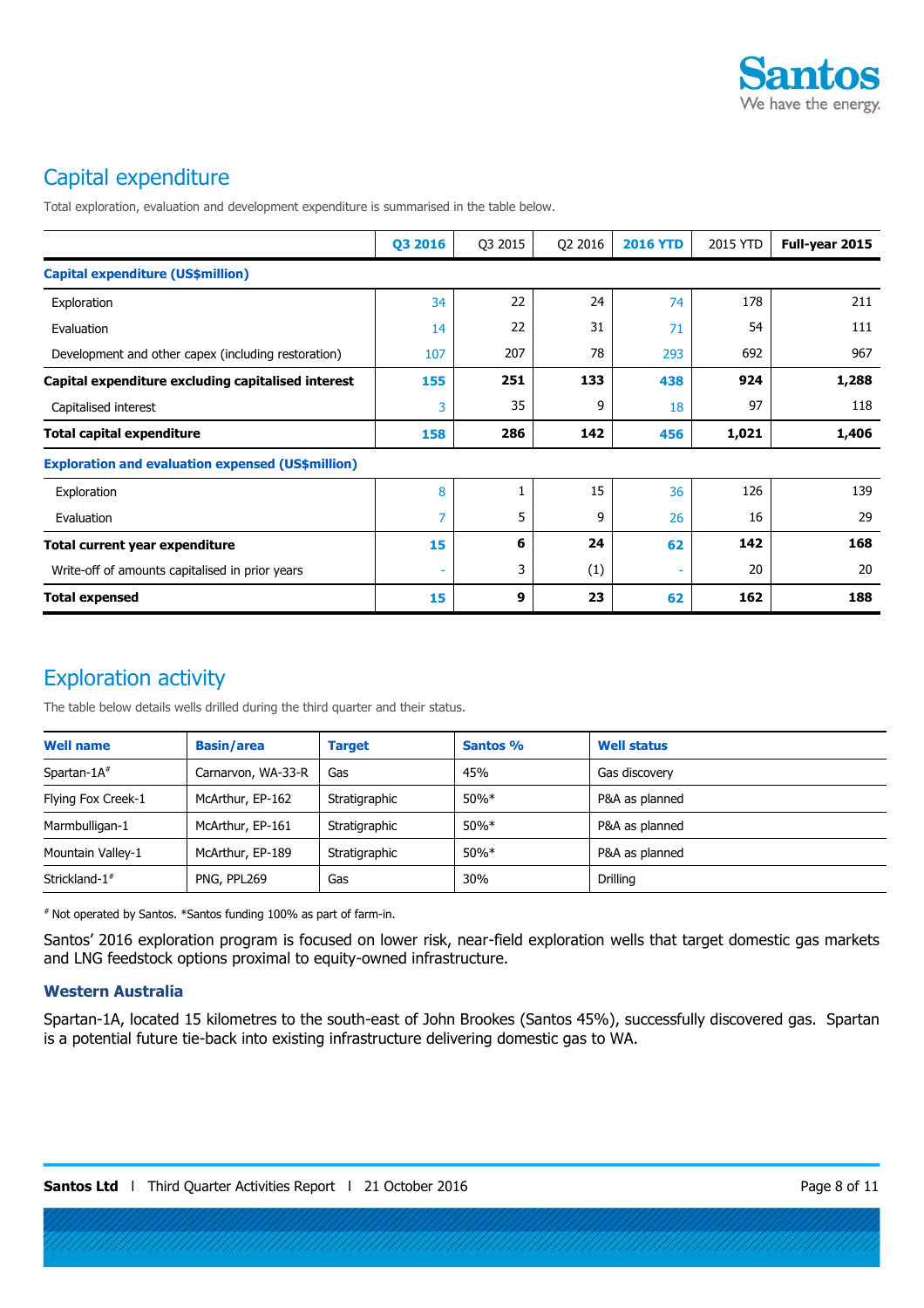

#### **Northern Territory**

Three stratigraphic core holes were drilled in the quarter to further understand the geology, geomechanics and reservoir characteristics of the McArthur Basin. This data will be used to plan further exploration of the Basin in future years.

#### **Papua New Guinea**

Strickland-1 was drilling ahead at the end of the quarter. The well is testing a large interpreted anticlinal feature approximately 20 kilometres west of the Juha gas field in the PNG foothills.

## Seismic activity

The table below details seismic activity during the third quarter and status.

| <b>Permit</b>                                                                           | <b>Basin/area</b> | <b>Survey</b>      | <b>Type</b> | km/km <sup>2</sup>      | <b>Status</b>                                       |
|-----------------------------------------------------------------------------------------|-------------------|--------------------|-------------|-------------------------|-----------------------------------------------------|
| PPLs 13, 23, 58, 92, 231<br>ATP 1189P<br>PLs 34, 37, 63, 84, 110, 130,<br>134, 140, 186 | Cooper Basin      | Snowball 3D        | Land 3D     | 381.239 km <sup>2</sup> | Survey complete<br>(total $1,698$ km <sup>2</sup> ) |
| NT/RL5, NT/RL6                                                                          | Bonaparte Basin   | Barossa-Caldita 3D | Offshore 3D | 2.996 $km^2$            | Survey complete                                     |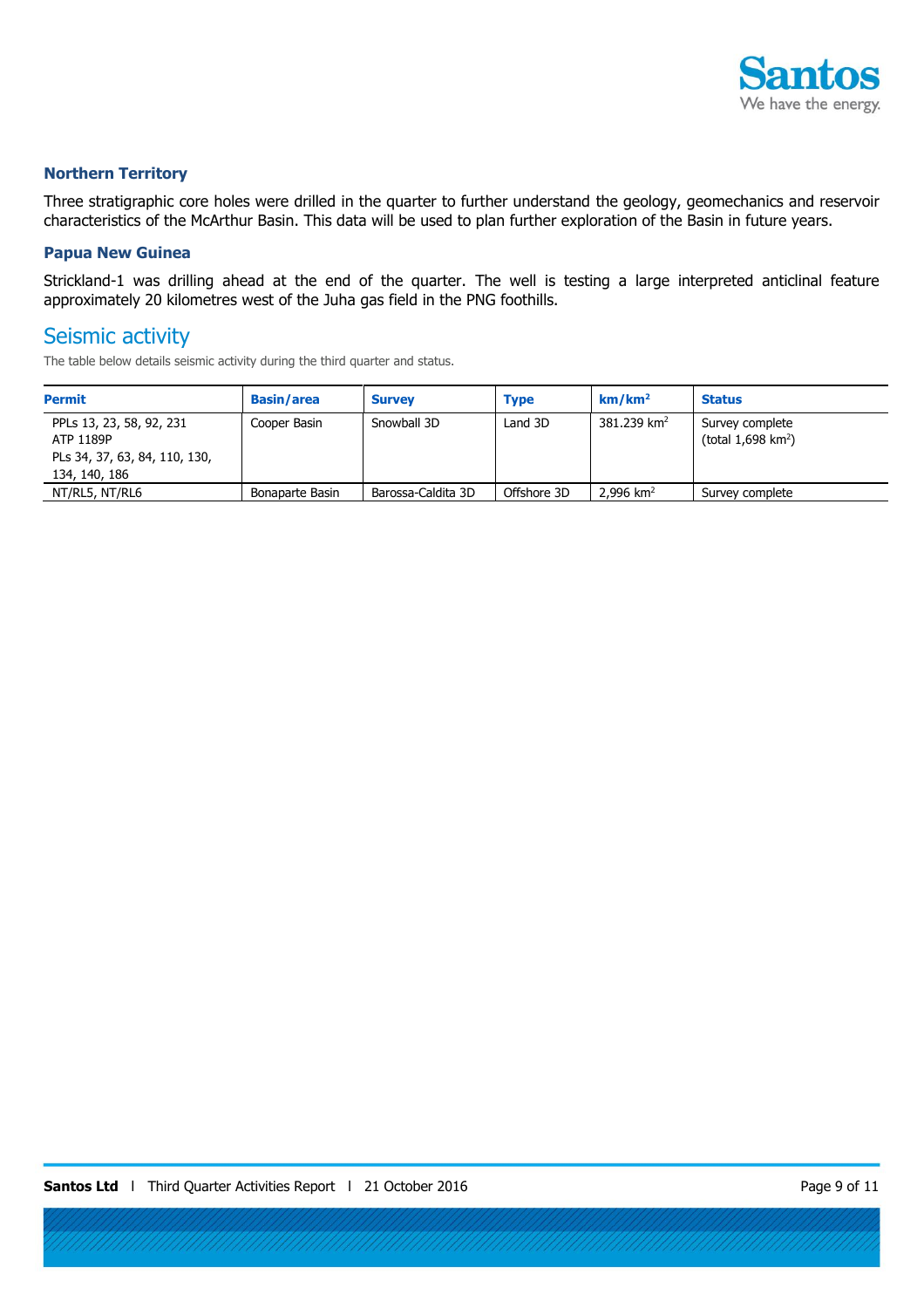

# Drilling summary

### Appraisal/evaluation wells

The table below details wells drilled during the third quarter and their status.

| <b>Well name</b> | <b>Basin/area</b> | <b>Target</b> | Santos % | <b>Well status</b>  |
|------------------|-------------------|---------------|----------|---------------------|
| Big Lake-134     | Cooper - SA       | Gas           | 60.6%    | C&S, successful gas |
| Coolah-4         | Cooper - QLD      | Gas           | 66.06%   | C&S, successful gas |
| Cuisinier-22     | Cooper - QLD      | Oil           | 54.64%   | C&S, successful oil |
| Shefu-1          | Cooper - QLD      | Oil           | 54.64%   | C&S, successful oil |

### Development wells

The table below details development wells drilled during the third quarter and their status.

| <b>Well name</b>        | <b>Basin/area</b> | <b>Target</b> | Santos % | <b>Well status</b>              |
|-------------------------|-------------------|---------------|----------|---------------------------------|
| Big Lake-135            | Cooper - SA       | Gas           | 66.6%    | C&S, successful gas             |
| Big Lake-136            | Cooper - SA       | Gas           | 66.6%    | C&S, successful gas             |
| Big Lake-137 (Top hole) | Cooper - SA       | Gas           | 66.6%    | Suspended for further deepening |
| Big Lake-138 (Top hole) | Cooper - SA       | Gas           | 66.6%    | Suspended for further deepening |
| Cuisinier-23            | Cooper - QLD      | Oil           | 54.64%   | C&S, successful oil             |
| Cuisinier-24            | Cooper - OLD      | Oil           | 54.64%   | C&S, successful oil             |
| Cuisinier-25            | Cooper - QLD      | Oil           | 54.64%   | C&S, successful oil             |
| Tirrawarra-90           | Cooper - SA       | Gas           | 66.6%    | C&S, successful gas             |
| RM01-02-1               | Roma - QLD        | <b>CSG</b>    | 30%      | C&S, successful CSG             |
| RM01-02-2               | $Roma - QLD$      | <b>CSG</b>    | 30%      | C&S, successful CSG             |
| RM01-02-3               | Roma - QLD        | <b>CSG</b>    | 30%      | C&S, successful CSG             |
| RM01-02-4               | Roma - QLD        | <b>CSG</b>    | 30%      | C&S, successful CSG             |
| RM01-05-1               | Roma - QLD        | <b>CSG</b>    | 30%      | C&S, successful CSG             |
| RM01-05-2               | Roma - QLD        | <b>CSG</b>    | 30%      | C&S, successful CSG             |
| RM01-05-3               | Roma - QLD        | <b>CSG</b>    | 30%      | C&S, successful CSG             |
| RM01-05-4               | Roma - QLD        | CSG           | 30%      | C&S, successful CSG             |
| RM03-17-1               | Roma - QLD        | <b>CSG</b>    | 30%      | C&S, successful CSG             |
| RM03-18-1               | Roma - QLD        | <b>CSG</b>    | 30%      | C&S, successful CSG             |
| RM03-19-1               | Roma - QLD        | <b>CSG</b>    | 30%      | C&S, successful CSG             |
| RM03-53-1               | Roma - QLD        | <b>CSG</b>    | 30%      | C&S, successful CSG             |
| RM03-54-1               | Roma - QLD        | <b>CSG</b>    | 30%      | C&S, successful CSG             |
| RM03-98-1               | Roma - QLD        | <b>CSG</b>    | 30%      | C&S, successful CSG             |
| RM07-03-1               | Roma - QLD        | CSG           | 30%      | C&S, successful CSG             |
| RM07-03-2               | Roma - QLD        | <b>CSG</b>    | 30%      | C&S, successful CSG             |